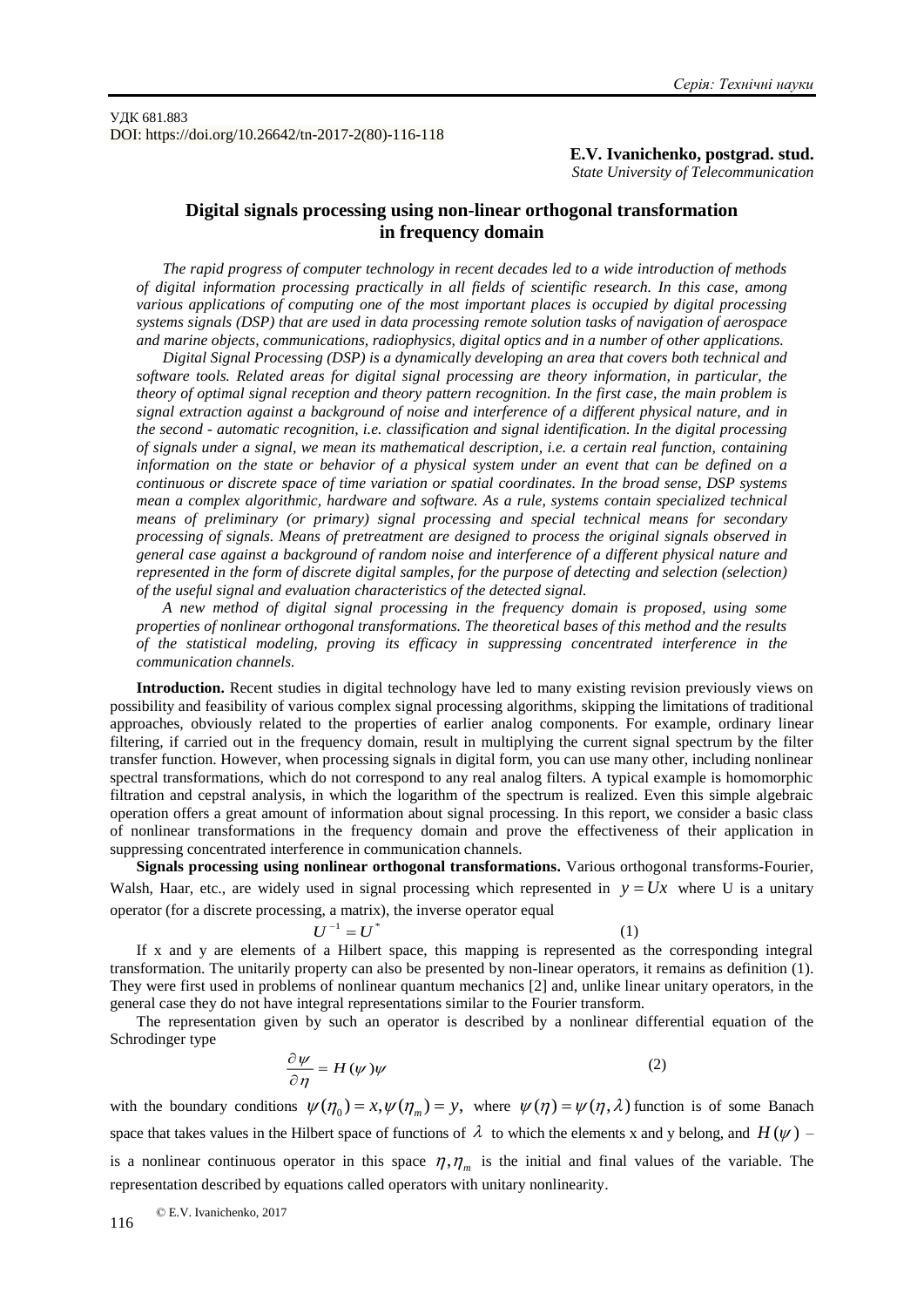The use of non-linear orthogonal transformations (NOT) realizing such representation in digital signal processing problems, for the particular form of the operator  $H(\psi)$ ,

$$
H(\psi) = -\alpha \frac{\partial}{\partial \lambda} - f(\psi),\tag{3}
$$

was first considered in [3,4]. The nonlinear orthogonal transformation  $y = U(\psi)x$ , described by equation (2) with such an operator  $H(\psi)$ , is realized as a result of linear  $(G_k)$  and nonlinear  $(N_k)$  operators

$$
U(\psi) = \prod_{k=1}^{n} G_k N_k [\psi_k] \tag{4}
$$

Recording type  $U(\psi)$  means that the transformation U depends not only on the input signal x, but also on the entire trajectory in a Hilbert space, described by equation (2) with such an input action. Each of the linear operators  $G_k$  is an integral convolution type transformation with the Fresnel kernel

$$
g_k(\lambda) = g_{0k} \exp\{ia_k\lambda^2\}
$$
 (5)

where  $\Delta \eta_k = \eta_{k+1} - \eta_k$  the step of digitizing by variable  $\eta, n$  - number of pairs of links

$$
g_{0k} = \sqrt{4\pi\Delta\eta_0\alpha i}, a_k = \frac{1}{4}\Delta\eta_0\alpha
$$

The nonlinear operators  $N_k[\eta_k]$  correspond to the multiplication of the function  $\psi_k(\lambda) = \psi(\eta_{k+1}, \lambda)$  by the transformation coefficients that depend on it

$$
N_k[\psi_k] = \exp\{if(\psi_k)\}\tag{6}
$$

After a corresponding digitization with respect to the variable  $\lambda$  these operators are easily realized in digital form. The transformation with the kernel (5) is realized using the FFT algorithm or the fast Fresnel transform.

The use of the described NSS allows solving a number of important problems of signal processing: compression of pulses in the time domain, selection of signals and impulse noise, spatial compression of image elements [3, 4]. However, of particular interest is their use in the frequency domain, which has not yet been considered. In this case, the variable  $\lambda$  in the above formulas should be interpreted as a frequency, and the described processing algorithm is preceded by a transition to the frequency domain using the FFT algorithm. Let us consider the practical application of such a transformation to suppress non-Gaussian focused jamming in communication channels.

Suppression of concentrated interference. The struggle with concentrated noise (SP) in communication channels is often hampered by the fact that their spectrum turns out to be commensurable in width with the signal spectrum. In this case, conventional methods of rejection filtering of interference inevitably lead to significant distortion of the signal and the loss of a large part of its energy. The efficiency of the notch filtering can be improved if the interference spectrum is preconditioned without significant change in the useful signal. Such an option is provided by the above-mentioned LVs: due to the nonlinearity property, they selectively act on the elements of the spectrum of the input mixture with different amplitudes and widths. With a certain choice of the parameter  $\alpha$  and the function  $f(\psi)$  in (3), the effect of selective compression of the concentrated noise and an increase in the efficiency of their subsequent rejection is provided. Distortions made in this case in the signal, if necessary, are eliminated by inverse transformation. It, by virtue of unitarity, is realized by a formula analogous to (4), with an inverse sequence of operators. The effectiveness of this method with respect to the reception of discrete messages was investigated by statistical computer modeling. In this case, a function was

chosen in (3)  $f(\psi) = k |\psi|^2$  and the optimal values of the parameters are chosen  $\alpha$  and  $k$ .

**Results of modeling and conclusions.** In order to test the effectiveness of the proposed method for dealing with a DP was conducted statistical modeling receiving binary signals in a channel with white gaussian noise (WGN) and random CI, which is distributed over the squared amplitude Nakagami law duration

According to the truncated normal law, the phase – according to the uniform law. After suppression of the residual CI mixture was fed to the input of the correlation receiver.